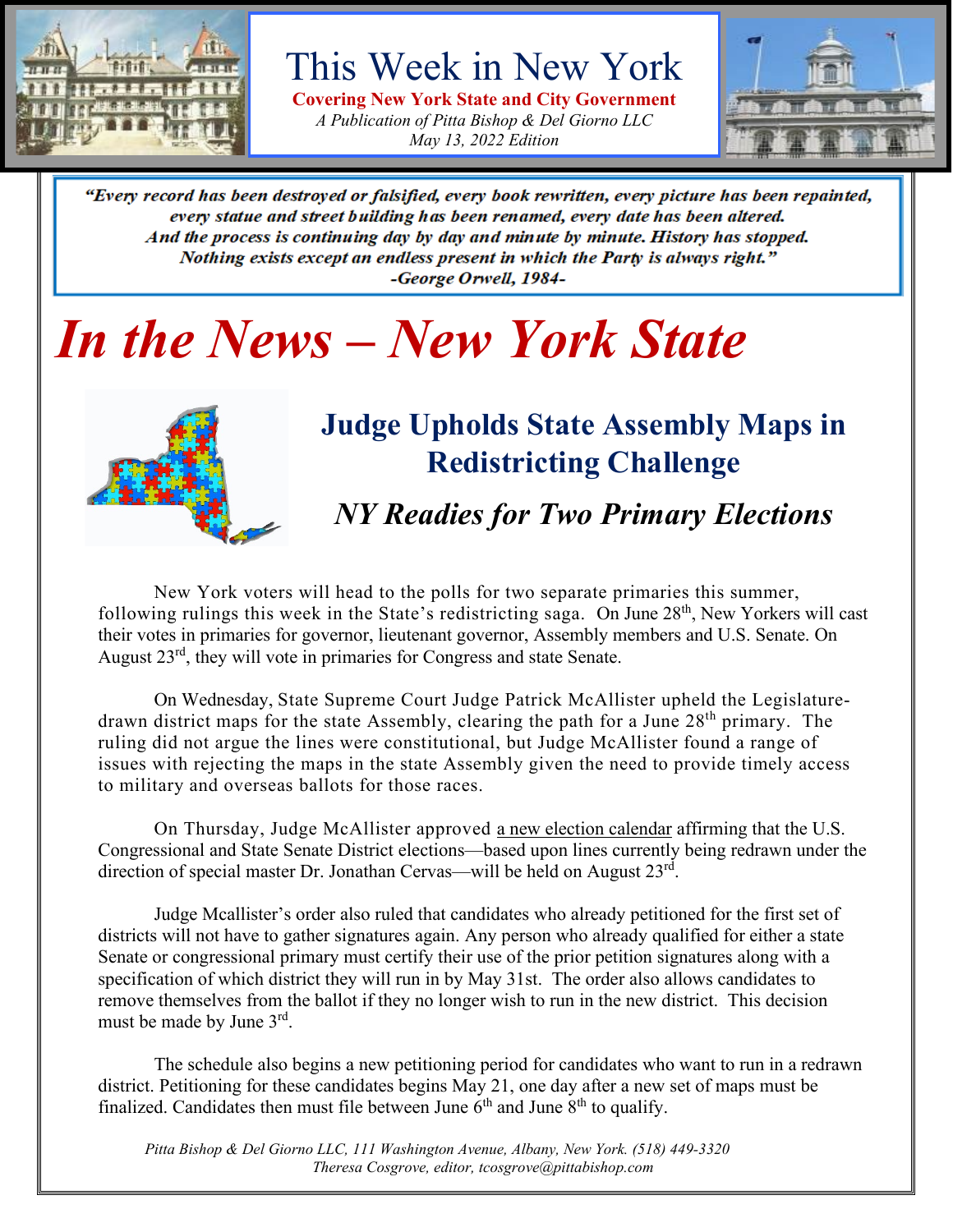

## **State Department of Financial Services Launches New Bureau to Tackle Prescription Drug Costs**

#### *New Pharmacy Benefits Bureau to Supervise Pharmacy Benefit Manager Industry*

#### *Pharmacy Benefit Managers Required to Register with New Bureau by June 1st and Submit Annual Report by July 1st*

Governor Kathy Hochul this week announced the launch of the Department of Financial Services' (DFS) Pharmacy Benefits Bureau, tasked with licensing and supervising the industry and keeping "a watchful eye" on Pharmacy Benefit Managers' impact on consumers and the cost of health care.

"As we continue our comeback from the COVID-19 pandemic, it's crucial that we take every opportunity to improve the health care system and reduce costs for New Yorkers," Governor Hochul said. "This landmark regulatory body will provide careful oversight to protect consumers from predatory practices in the largely unregulated Pharmacy Benefits Managers industry. My administration remains committed to doing everything in its power to reduce the burden of health insurance and prescription drug costs on New Yorkers."

Earlier this year, Governor Hochul signed legislation assigning DFS new authority to license and supervise the industry. According to the Governor, DFS now has the power to address the widely reported problematic practices in the PBM industry which in turn will help lower drug and health insurance costs, protect New Yorkers accessing those drugs, and support New York's pharmacies, many of which are independent small businesses.

The enacted 2023 State Budget included a \$5 million appropriation to fund and staff the new bureau. The Governor explained that as the program fully develops, costs to administer this initiative will be offset through the application of fees, assessments, and penalties directly on the PBM industry, ensuring the cost of regulating this industry will fall on the PBMs.

In addition to the regulation of PBMs, DFS' existing authority to investigate drug price spikes now falls under the supervision of the new Pharmacy Benefits Bureau. DFS will continue to review reporting, monitor the market conduct and ensure proper enforcement of consumer protections in New York.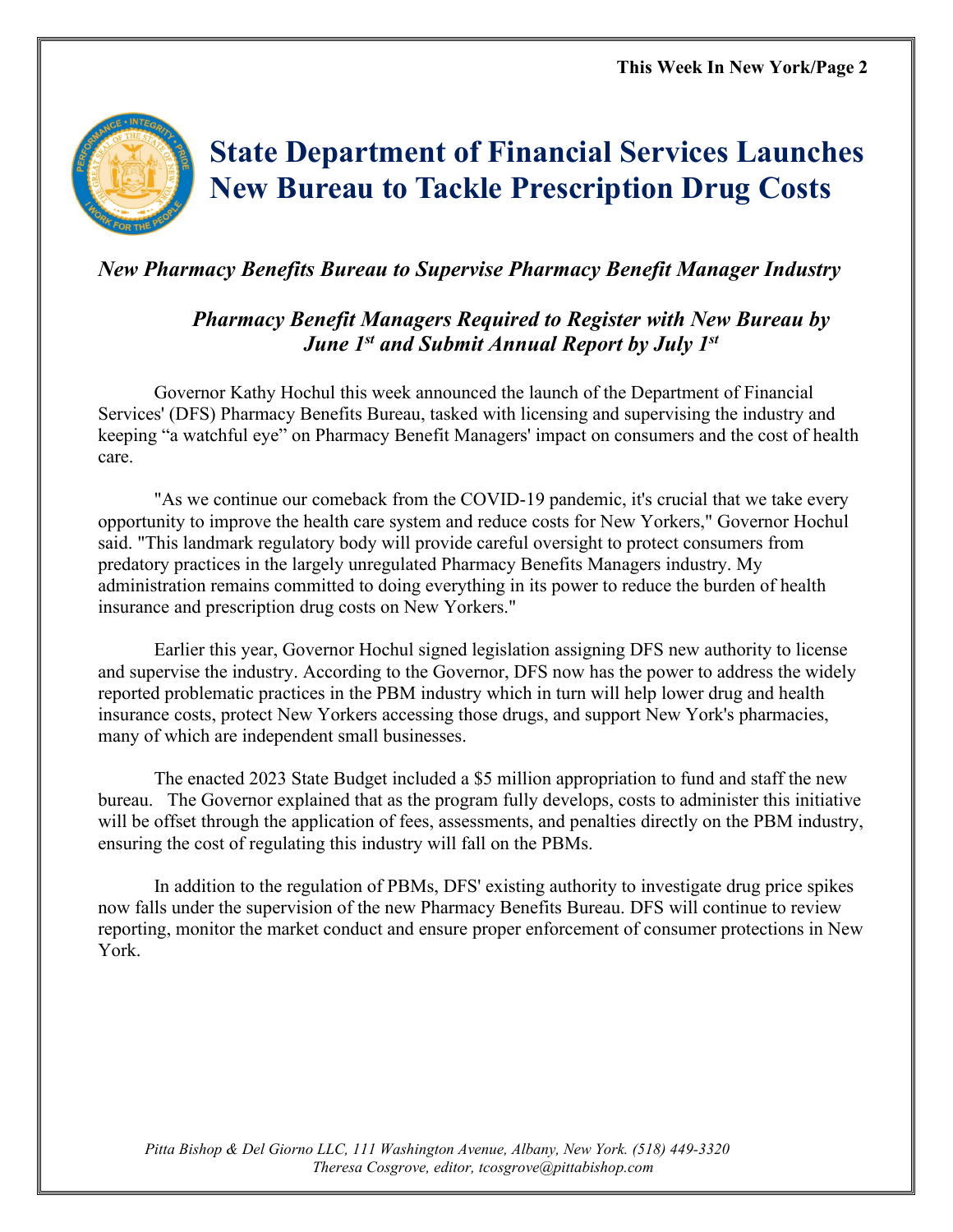**This Week In New York/Page 3**

## *In the News – New York City*



### **City Officials Call on the Federal Government to Revoke License of Nation's Largest Supplier of Ghost Guns**

New York City Mayor Eric Adams, New York City Police Department (NYPD) Commissioner Keechant Sewell, and Everytown for Gun Safety Action Fund this week called on the Bureau of Alcohol, Tobacco, Firearms and Explosives (ATF) to revoke the federal firearms license of Polymer80. They charged the Nevada-based company is the largest source of ghost guns used in crimes nationwide and cited the company's willful violation of federal gun laws.

According to Mayor Adams, ghost guns -- which are unserialized firearms often purchased online as kits and assembled at home -- have been a growing contributor to gun violence and gunrelated homicides in New York City. Since January, the NYPD has already taken approximately 200 ghost guns off the streets, up from 148 in 2020. NYPD also reports that approximately 90 percent of ghost guns include Polymer80 parts. The company accounted for over 86 percent of the 1,475 ghost guns entered into ATF's National Integrated Ballistic Information Network database in 2019.

"We must get ghost guns out of our communities, and those that manufacture them must be shut down," said Mayor Adams. "Polymer80's entire business operation presents a clear and present danger to public safety through New York and the entire country — not only selling guns, but also marketing an entire lifestyle brand that celebrates violence and lawlessness…."

In the letter to AFT, Mayor Adams and Everytown for Gun Safety cited evidence of the connection between Polymer80's reckless business practices and gun violence in communities not only in New York, but across the country. For example, the number of untraceable ghost guns recovered by the Los Angeles Police Department increased from 813 recoveries in 2020 to 1,921 recoveries in 2021 — and of those 1,921, Polymer80 supplied 90 percent.

Mayor Adams added that Polymer80 is currently facing numerous lawsuits for its alleged contributions to gun violence. Two Los Angeles sheriffs' deputies who were shot and wounded with a Polymer80 ghost gun are suing the manufacturer, as is the city of Los Angeles. Polymer80 is also being sued by the Washington, D.C. attorney general.

Governor Kathy Hochul released a statement pledging her full support for the Mayor's initiative.

"I fully support the call from Mayor Adams, NYPD Commissioner Sewell, and the Everytown for Gun Safety Action Fund to revoke the federal firearms license of Polymer80 the largest source of ghost guns used in crimes. Gun violence is a public health and public safety crisis, and all levels of government must continue working together on aggressive action to crack down on the distribution and possession of dangerous weapons," Governor Hochul said.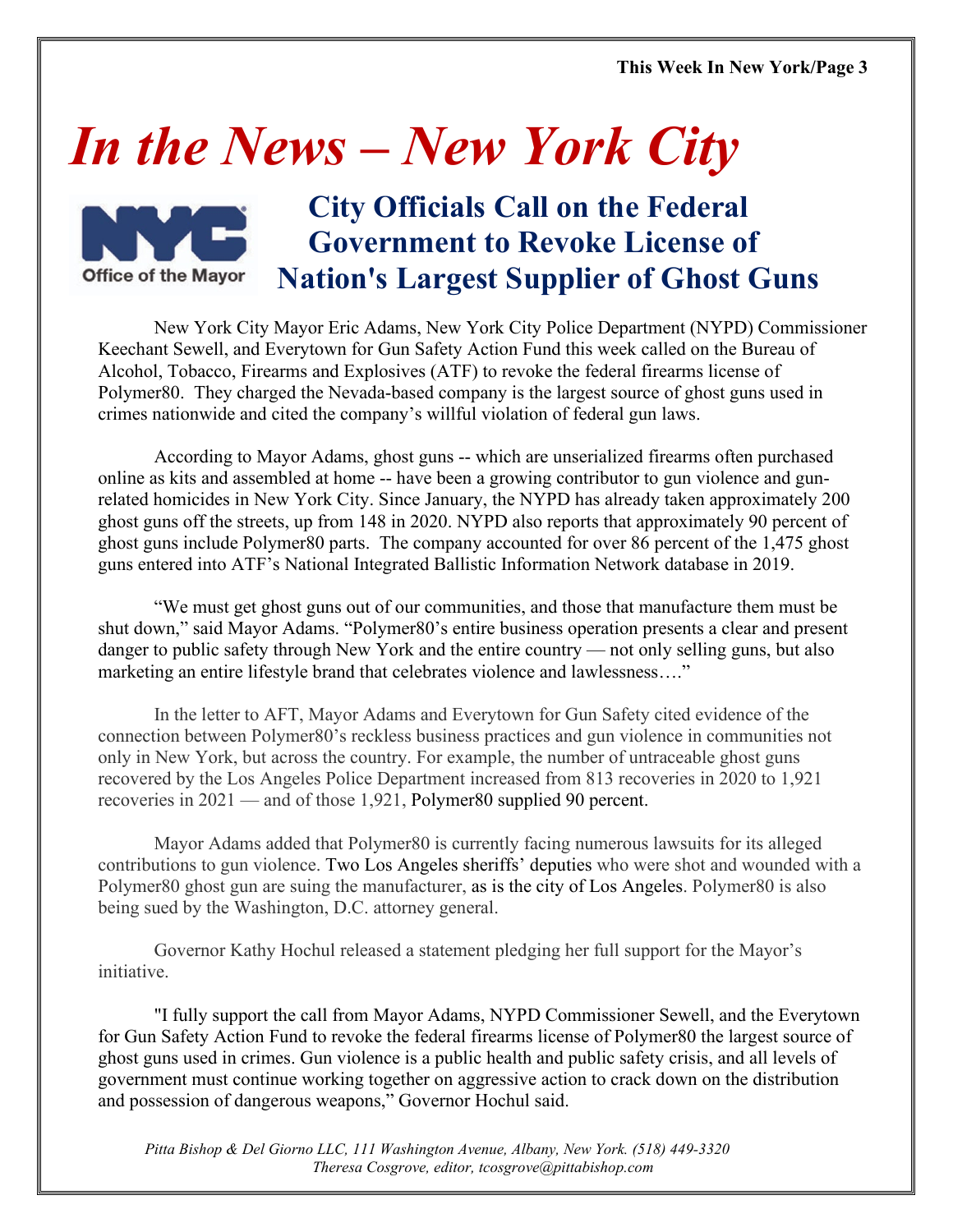## *Briefs*

#### **New York Employers Must Provide Notice of Electronic Monitoring**

Private sector New York employers must provide notice to employees if they monitor employees' telephones, emails, and internet usage under a new law that went into effect last week.

Signed by Governor Kathy Hochul last November, the [new](https://protect-us.mimecast.com/s/G2XfCgJQQgSMNJVTN-X2R) law amends the New York Civil Rights Law and applies to individuals, corporations, partnerships, firms, or associations that have a place of business in New York State, regardless of size, according to published reports. It went into effect on May  $7<sup>th</sup>$ .

Employers who choose to monitor employee communications must provide written notice to all new employees upon hiring and obtain acknowledgement of the notice from the employees, either in writing or electronically. In addition, employers must also post the notice of electronic monitoring in a "conspicuous place which is readily available for viewing by its employees."

Employers who violate the Act are subject to fines: (1) up to \$500 for a first offense; (2) up to \$1,000 for a second offense; and (3) up to \$3,000 for each subsequent offense.

#### **Citing Strong Fiscal Management, Fitch Ratings Raises NYC's General Obligation Bond Credit Outlook**

Fitch Ratings' (Fitch) revised New York City's financial outlook from stable to positive for the first time in more than a decade and affirmed the AA- rating assigned to New York City's General Obligation (GO) bonds, according to Mayor Eric Adams.

In affirming the city's AA- GO Bond rating, the Administration explained, Fitch credited the city's "exceptionally strong" budget monitoring and control, which are demonstrated by consistent budget balancing and outyear gap management. The strong rating is also driven by Fitch's assessment that city revenue growth will exceed inflation, and acknowledgment that its diverse revenue base and budget flexibility will protect against the impact of economic volatility.

#### **Mayor Adams Announces Interagency Task Force to Address Rikers Island Crisis**

New York City Mayor Eric Adams this week signed [Executive Order 16,](https://www1.nyc.gov/office-of-the-mayor/news/016-002/executive-order-16) creating an interagency task force that will coordinate and implement a multi-agency solution to support the New York City Department of Correction (DOC) and provide Mayor Adams with real-time information regarding the City's efforts to address conditions on Rikers Island.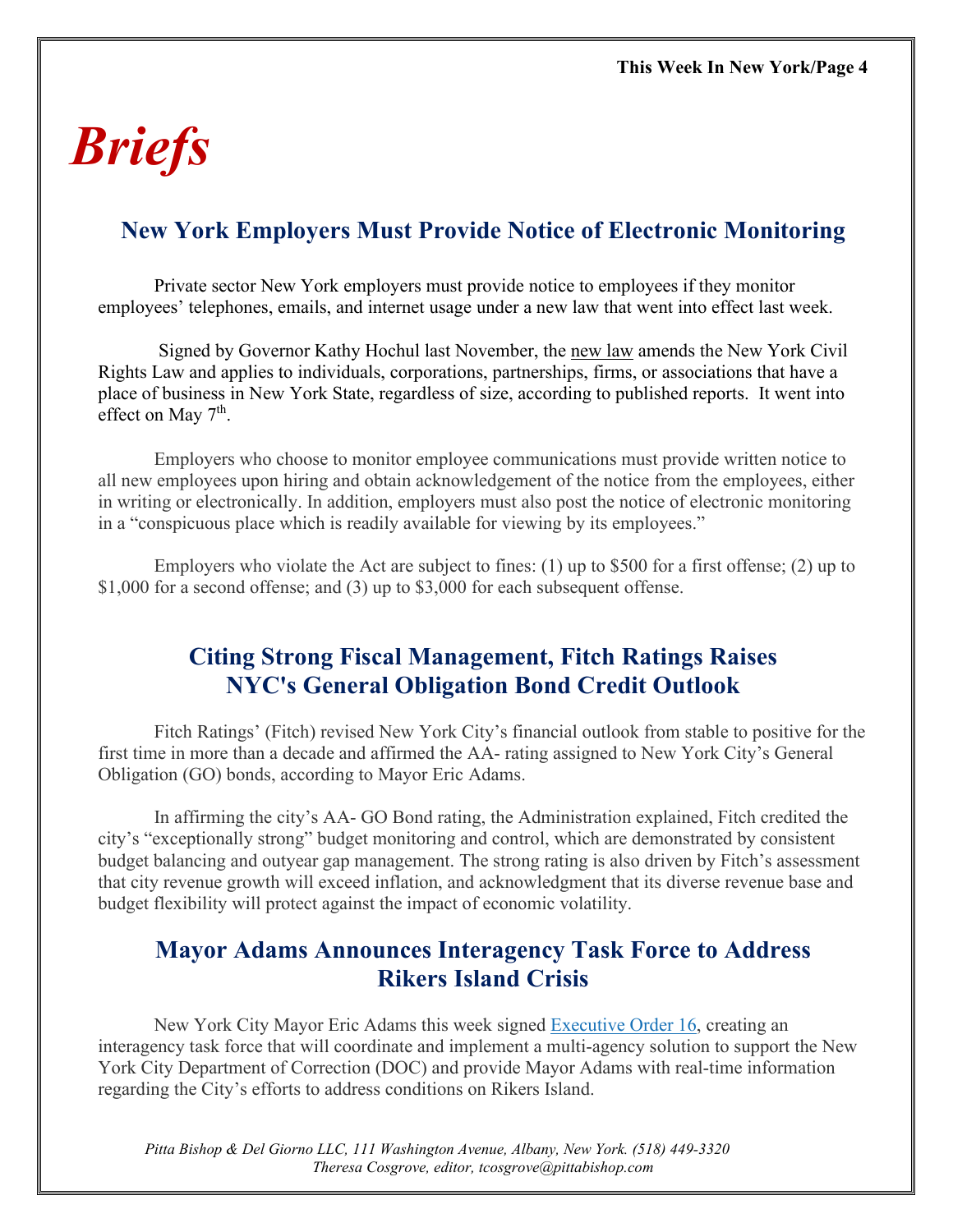According to Mayor Adams, the goal is clear: to implement the recommended reforms as swiftly and efficiently as possible to keep those in custody and correctional officers safe, and to build a functional, safe, and humane jail system. The task force will be chaired by Chief Counsel Brendan McGuire and Deputy Mayor for Public Safety Phillip Banks.

In addition to the co-chairs, the task force will include representatives from the DOC, the Mayor's Office of Criminal Justice, the New York City Law Department, the New York City Office of Labor Relations, the New York City Office of Management and Budget, the Mayor's Office of Contract Services, the New York City Department of Citywide Administrative Services, and the New York City Department of Design and Construction. Additional agencies will be added as needed.

The task force will meet weekly to take "direct, concrete, and immediate" action to resolve the issues identified by the Nunez monitoring team and to accomplish the objectives of the implementation plan. The task force will seek to address any and all issues related to the implementation plan and the concerns of the court, the monitoring team, the U.S. Attorney's office, and the Nunez plaintiffs.

#### **Mayor Adams Signs Legislation to Promote Salary Transparency**

Mayor Adams this week signed legislation amending Local Law 32 of 2022, which requires employers in New York City to post a salary range with all job postings.

Intro. 134 provides that the law applies to employees who are paid hourly or through an annual salary. In addition, it provides employers 30 days to correct first-time violations moves the effective date of Local Law 32 to November 1, 2022.

"Salary transparency is critical to addressing pervasive pay inequities and will help New Yorkers seeking jobs and promotions access parity," said New York City Speaker Adrienne Adams**.** "Intro. 134 strengthens New York City's salary transparency law and advances it towards successful implementation with broad support, including the business community and pay equity advocates. I thank Councilmembers Williams and Brannan for their leadership on this legislation and Mayor Adams for signing it into law."

#### **Mayor Adams, Chancellor Banks Announce Comprehensive Approach to Supporting Students with Dyslexia**

New York City Mayor Eric Adams and New York City Department of Education (DOE) Chancellor David Banks this week announced the City's new approach to supporting public school students with dyslexia including citywide assessments, neighborhood supports, and specialized instruction.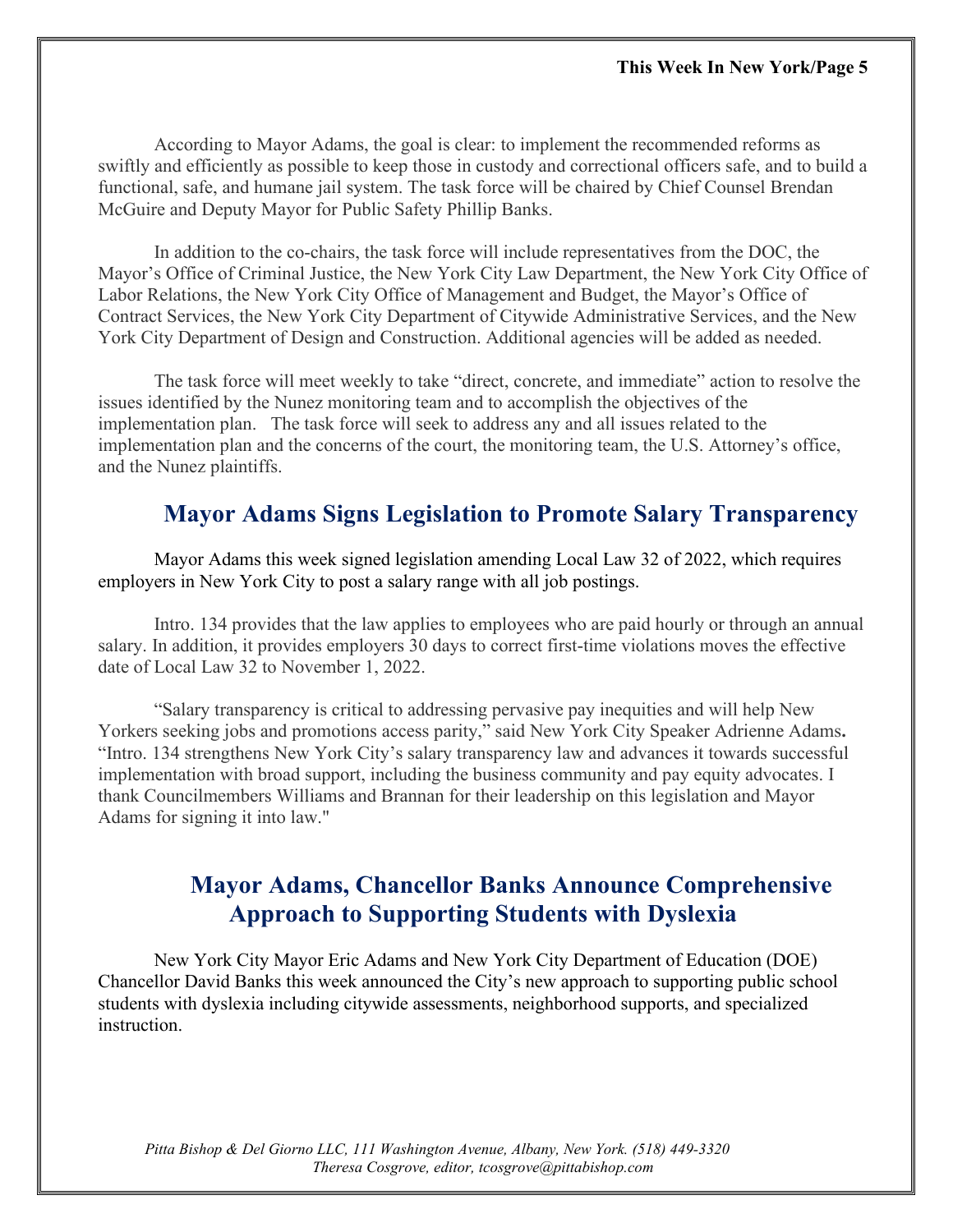Beginning in fall 2022, the DOE will pilot two programs within New York City public schools, where 80 elementary schools and 80 middle schools across the city will receive targeted support and training to screen and identify students at risk for dyslexia and provide targeted interventions. Every student will participate in short, adaptive literacy screeners as part of the pilot at these schools.

All schools will be supported by district-based Academic Intervention Support coordinators on how to adjust core instruction and provide intervention when screeners, and other evidence of student work, indicate that students are not making adequate progress.

In addition, Literacy Academy Collective in P.S. 161 in the Bronx and Lab School for Family Literacy in P.S. 125 in Manhattan will both offer specialized programs for students with dyslexia and other language-based learning disabilities. The DOE will immediately move to build programs at additional schools with the goal of having at least one school offering specialized instruction in each borough by fall 2023.

By April 2023, all teachers in kindergarten through 12th grade will participate in Made by Dyslexia's two-hour introductory training.

#### **Mayor Adams and Robin Hood Announce \$100 Million Commitment For Childcare Quality And Innovation Initiative**

New York City Mayor Eric Adams this week announced new funding for a \$100 million Childcare Quality and Innovation Initiative for New York City. The funding includes \$50 million from Robin Hood and \$50 million through the City over the next four years via state and federal block grant funding.

 The Childcare Quality and Innovation Initiative will seek to make high-quality, affordable childcare more accessible. This new funding can be used expand access in childcare deserts neighborhoods without enough licensed childcare providers, provide options beyond traditional working hours, and workforce development programs.

# *Coming Up*

## *New York State*

*Monday, May 15th*

*Assembly Session,* New York State Capitol Building, Assembly Chambers, Albany, Noon. *Senate Session*, New York State Capitol Building, Senate Chambers, Albany, 3 p.m.

#### *Tuesday, May 16th*

*Assembly Session,* New York State Capitol Building, Assembly Chambers, Albany, TBD *Senate Session*, New York State Capitol Building, Senate Chambers, Albany, 3 p.m.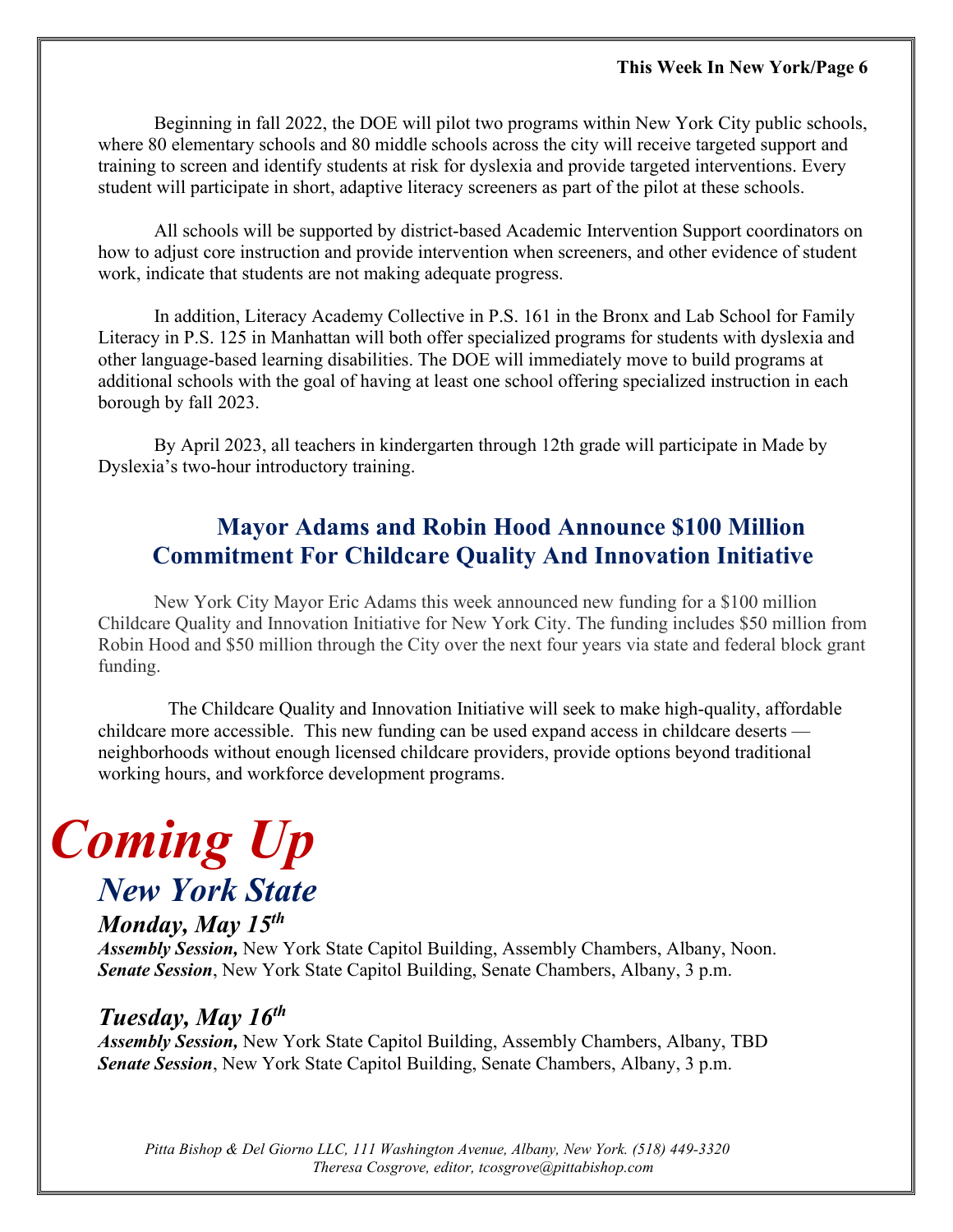#### *Wednesday, May 17th*

*Assembly Session,* New York State Capitol Building, Assembly Chambers, Albany, TBD *Senate Session*, New York State Capitol Building, Senate Chambers, Albany, 11 a.m.

#### *Thursday, May 19th*

*The Impact of Alternative Placement Options for Foster Care Youth*, Assembly Committee on Children & Families, Hearing Room C, Legislative Office Building, 10 a.m.

## *New York City*

#### *Tuesday, May 17th*

*Committee on Rules, Privileges and Elections*, Hybrid Hearing, Council Chambers - City Hall, 9 a.m.

*Committee on State and Federal Legislation & Committee on Housing and Buildings*, Hybrid Hearing, Council Chambers - City Hall, 11 a.m. Oversight - Examining State Proposals for Good Cause Eviction and Reforming the 421-a Tax Exemption Program.

#### *Wednesday, May 18th*

*Committee on Hospitals & Committee on Finance,* Remote Hearing – Virtual Room 1, 10 a.m. Executive Budget Hearing: Hospitals

*Committee on Finance, Committee on Health, & Committee on Mental Health, Disabilities and Addiction*, Remote Hearing – Virtual Room 1, Noon. Executive Budget Hearing: Health & Mental Health Disabilities and Addiction

*Committee on Higher Education & Committee on Finance,* Remote Hearing – Virtual Room 1, 2:30 p.m. Executive Budget Hearing: Higher Education.

#### *Thursday, May 19*

*City Council Stated Meeting,* Hybrid Hearing, Council Chambers, City Hall, 1:30 p.m*.*

 $\mathcal{L}_\text{max} = \frac{1}{2} \sum_{i=1}^{n} \frac{1}{2} \sum_{i=1}^{n} \frac{1}{2} \sum_{i=1}^{n} \frac{1}{2} \sum_{i=1}^{n} \frac{1}{2} \sum_{i=1}^{n} \frac{1}{2} \sum_{i=1}^{n} \frac{1}{2} \sum_{i=1}^{n} \frac{1}{2} \sum_{i=1}^{n} \frac{1}{2} \sum_{i=1}^{n} \frac{1}{2} \sum_{i=1}^{n} \frac{1}{2} \sum_{i=1}^{n} \frac{1}{2} \sum_{i=1}^{n} \frac{1$ 

#### *Friday, May 20*

*Committee on Finance & Committee on General Welfare*, Remote Hearing – Virtual Room 1, 9 a.m.

Executive Budget Hearing: Finance & General Welfare.